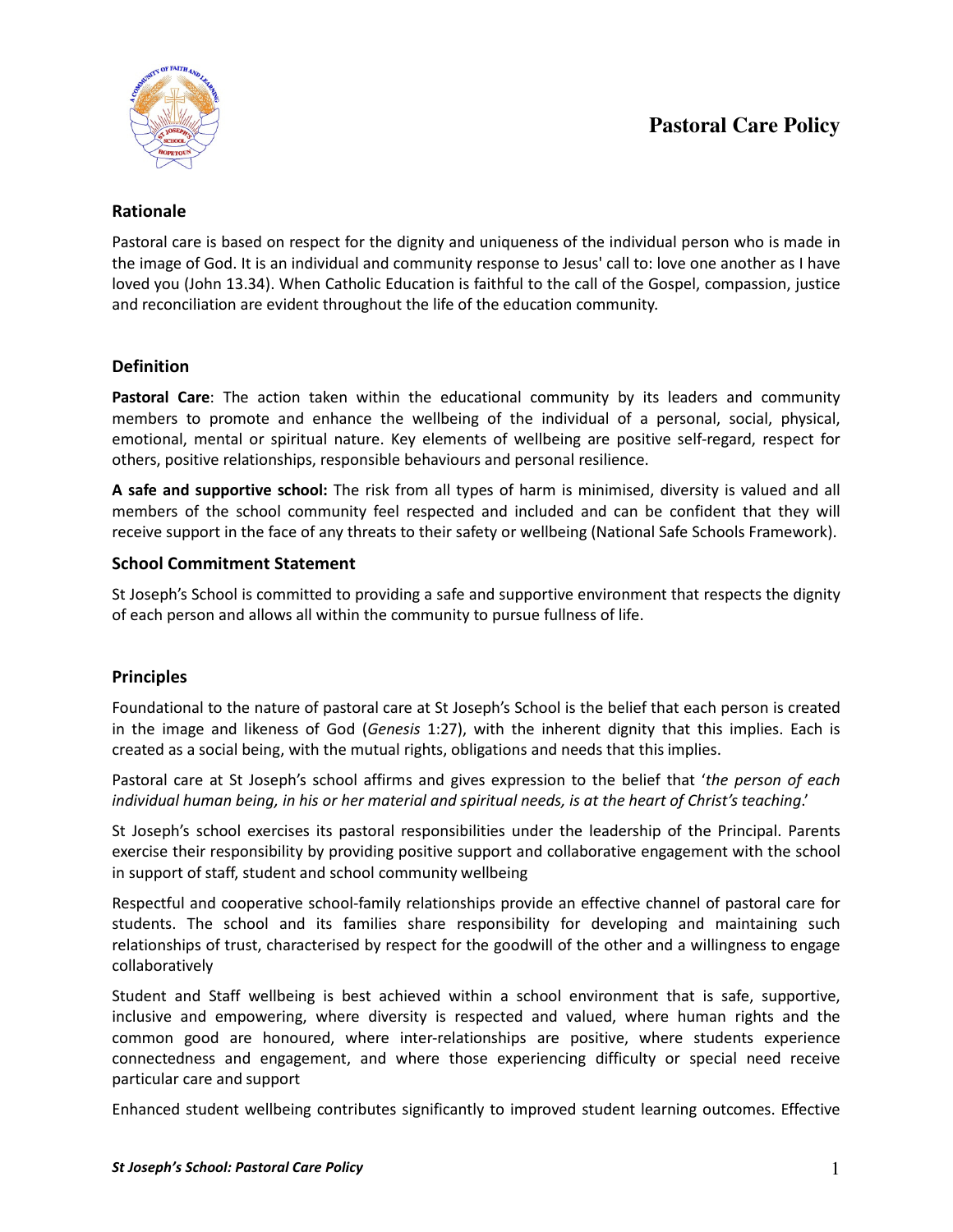pastoral care is therefore recognised as promoting the achievement of learning outcomes and thus contributing to a School Improvement Framework

Effective whole-of-school approaches to pastoral care require age-appropriate behavioural education and skilling of students, and pastorally driven management of student behaviour through processes focused on both individual and community wellbeing, and on ensuring a just and reasonable balance of individual and community rights, needs and responsibilities.

Effective school-community partnerships offer opportunities for networks of pastoral care for students. Appropriate local services and agencies may be identified, and links or partnerships developed, to support the needs of students and their families and to enhance the school's own pastoral initiatives.

St Joseph's school's pastoral care policies and procedures are developed collaboratively and reviewed periodically. They are published on the school website if appropriate and readily accessible to staff, students, parents and guardians.

### **Procedures**

- An ethos of effective pastoral care and wellbeing is to be permeated in all aspects of school life.
- The principal has a leadership role in monitoring and responding to the overall needs and sets directions for pastoral care in the school.
- The principal monitors pastoral care of staff as well as students and families. The principal supports the Pastoral Care leader through consultation and collaboration.
- The Pastoral Care leader monitors and responds to the pastoral care and wellbeing requirements of staff and students and families.
- The Pastoral Care leader works in collaboration with the staff in identifying and mitigating risks in pastoral care and wellbeing.
- The pastoral care leader is responsible for informing the principal on issues and concerns that have arisen.
- The action team leads the review of relevant polices and procedures that enhance pastoral care.
- Staff interaction with students and family are to be based on developing and maintaining positive relationships and effective communication.
- All staff are responsible to raise issues and concerns to the Pastoral Care leader regarding student and families, and where relevant to the principal (see Referral Form Appendix A).
- Staff complete the Student Pastoral Care Referral Form before referring students to the pastoral care committee.
- Staff are to ensure that there is procedural fairness and consistency is applied in dealing with incidents in student behaviour. Processes are to be consistent with the Behaviour Management Policy
- Incidents in the classroom/playground are followed up with parents and recorded in incident book. The Pastoral Care leader monitors this data.
- Where an issue is regarding child abuse, staff must follow procedures outlined in the Child Safe policies for reporting all forms of child abuse including grooming. The staff members should also inform the principal so that appropriate procedures can be in place within the school environment as required.
- Professional learning meetings include the analysis of student wellbeing and engagement data to further enhance student outcomes.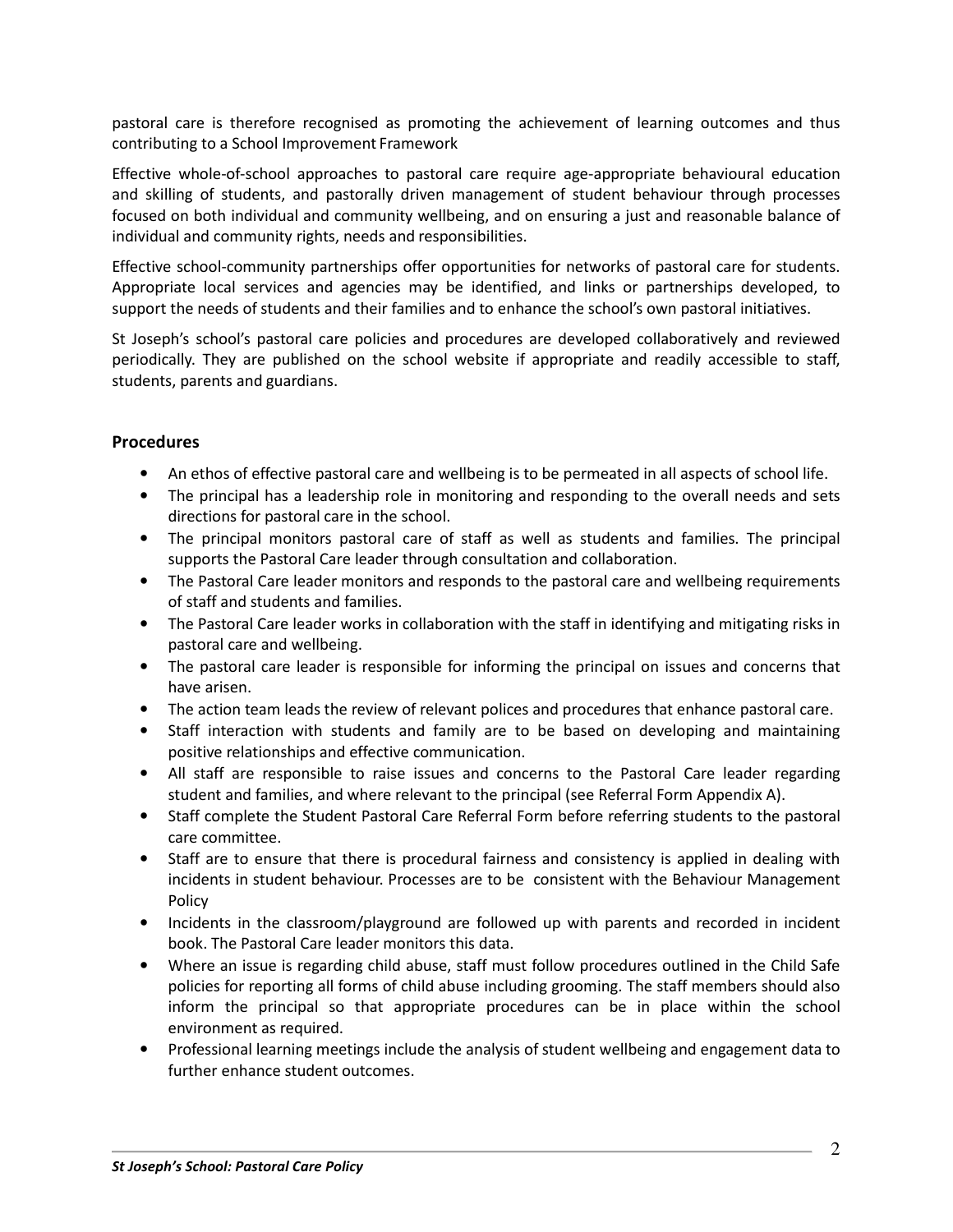- Engaging learning and teaching that has high expectations for students is to be embedded in teaching strategies to enhance wellbeing in students
- Learning and teaching strategies are designed to assist and meet all student needs and meet the requirements of the *Disability Standards for Education 2005*.

### **Strategies**

St Joseph's School has the following strategies and programs to enhance pastoral care and wellbeing and support inclusion and diversity:

### *Staff and Community*

- staff induction including emergency teachers
- staff mentoring and coaching
- staff reflection and professional learning days
- school and staff professional learning plans
- staff anti-bullying, and anti- harassment policy (including cyber bullying)
- occupational health and safety policy and procedures
- school assemblies, liturgies and masses
- family buddy program
- engagement in learning session for parents
- surveying staff, parent and students on student engagement and wellbeing including the School Improvement Survey
- School Advisory Council such as open meetings and surveys
- partnerships with external organisations
- staff, administration and parent handbooks that outline specific procedures
- procedures to ensure that the school complies with the Disability Standards for Education 2005 and Privacy Act 1988
- procedures for maintaining teacher registration checks and Working With Children Checks for non-teacher staff volunteers and external providers

#### *Students*

- student buddy program
- student achievement awards
- student leadership strategies
- implementation of strategies that support student voice to empower and engage students
- inclusive curriculum and teaching strategies that are adjusted within reason for individual students. This includes adjusting assessment modes, timelines and provision of LSO where required
- PSG meeting for specific student needs and circumstances
- whole school three tier strategy and intervention approach to learning and teaching and student wellbeing (see Pursuing Fullness of life: Student Outcomes)
- ongoing student feedback on learning
- restorative justice processes
- student surveys for wellbeing and safety
- pastoral care team to monitor student wellbeing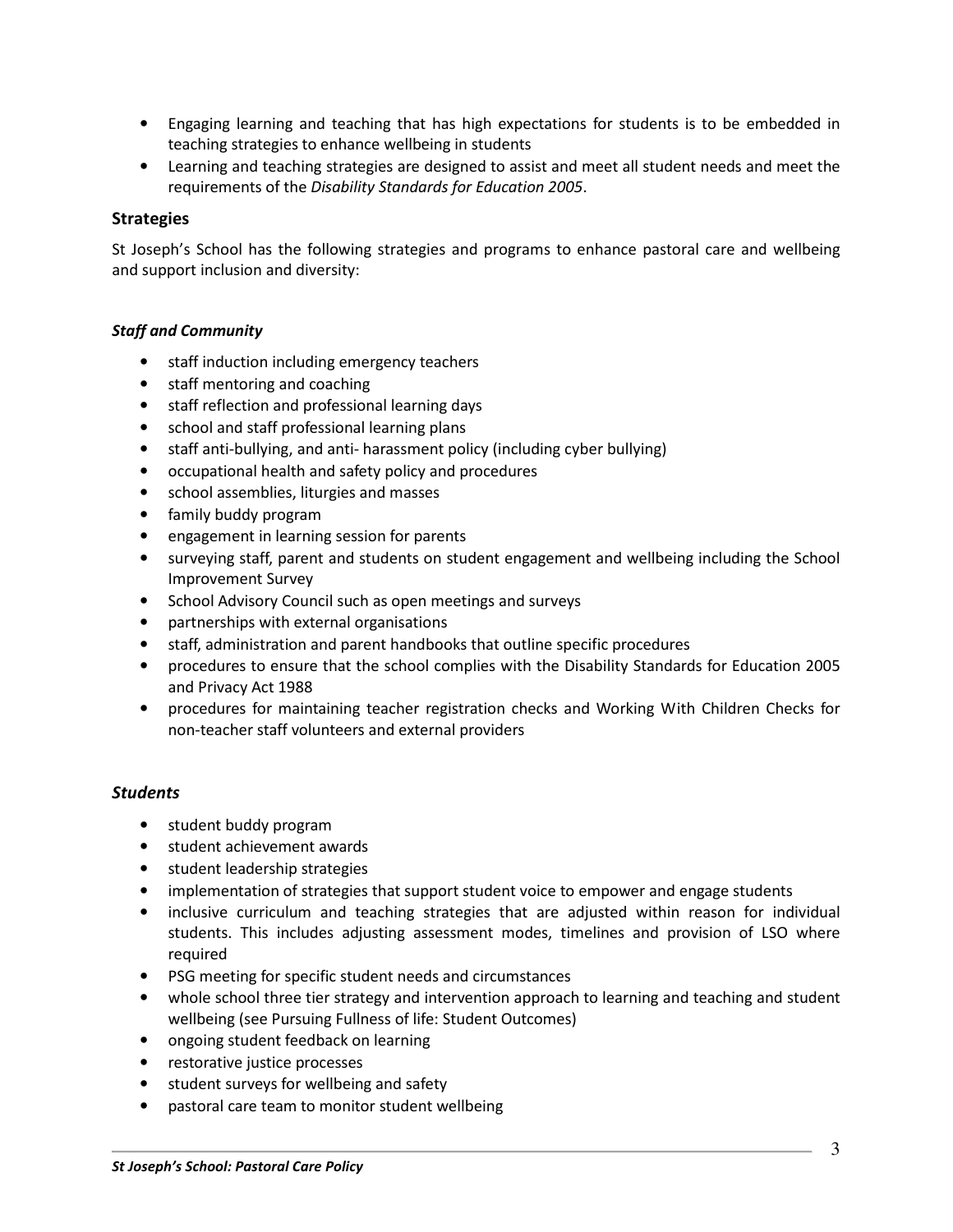- cybersafety curriculum
- child safety curriculum
- resilience programs incorporated into curriculum
- student attendance monitoring and procedures
- processes to ensure that all students have a learning program that promotes ongoing improvement
- learning and teaching within a safe and supportive environment policy
- behaviour management policy (including procedures for serious offences that may require suspension, exclusion, or termination of enrolment)
- student anti-bullying, and anti- harassment policy (including cyber bullying)

### **Communication**

St Joseph's school communicates this policy and related policies and procedures through:

- staff and parent handbook
- policies provided on school website
- information sessions for parents
- staff induction and professional learning
- staff meetings
- student class meetings
- curriculum design
- assemblies

### **Related Policy and Documents**

- St Joseph's Anti Bullying and Anti Harassment (including cyber bullying) Policy (staff and student)
- St Joseph's Complaints and Grievances Policy
- St Joseph's Duty of Care-Supervision of Students
- St Joseph's Code of Conduct
- St Joseph's Digital Technology Policy
- St Joseph's Behaviour Management Policy
- St Joseph's Child Safety: Reporting Obligations
- St Joseph's Student Care and Health Policy
- St Joseph's SunSmart Policy
- St Joseph's Anaphylaxis Management Policy
- St Joseph's Emergency Management Plan
- CECV Child Safety Commitment Statement
- Out-of-home Care Partnering Agreement http://www.education.vic.gov.au/Documents/school/teachers/health/a4partnering.pdf
- VCAA Special Provision available at http://www.vcaa.vic.edu.au/Pages/vce/exams/specialprovision/specialprovision.aspx
- National Safe Schools Framework

| <b>Policy Updated:</b> | 2018 |
|------------------------|------|
| <b>Policy Review:</b>  | 2019 |